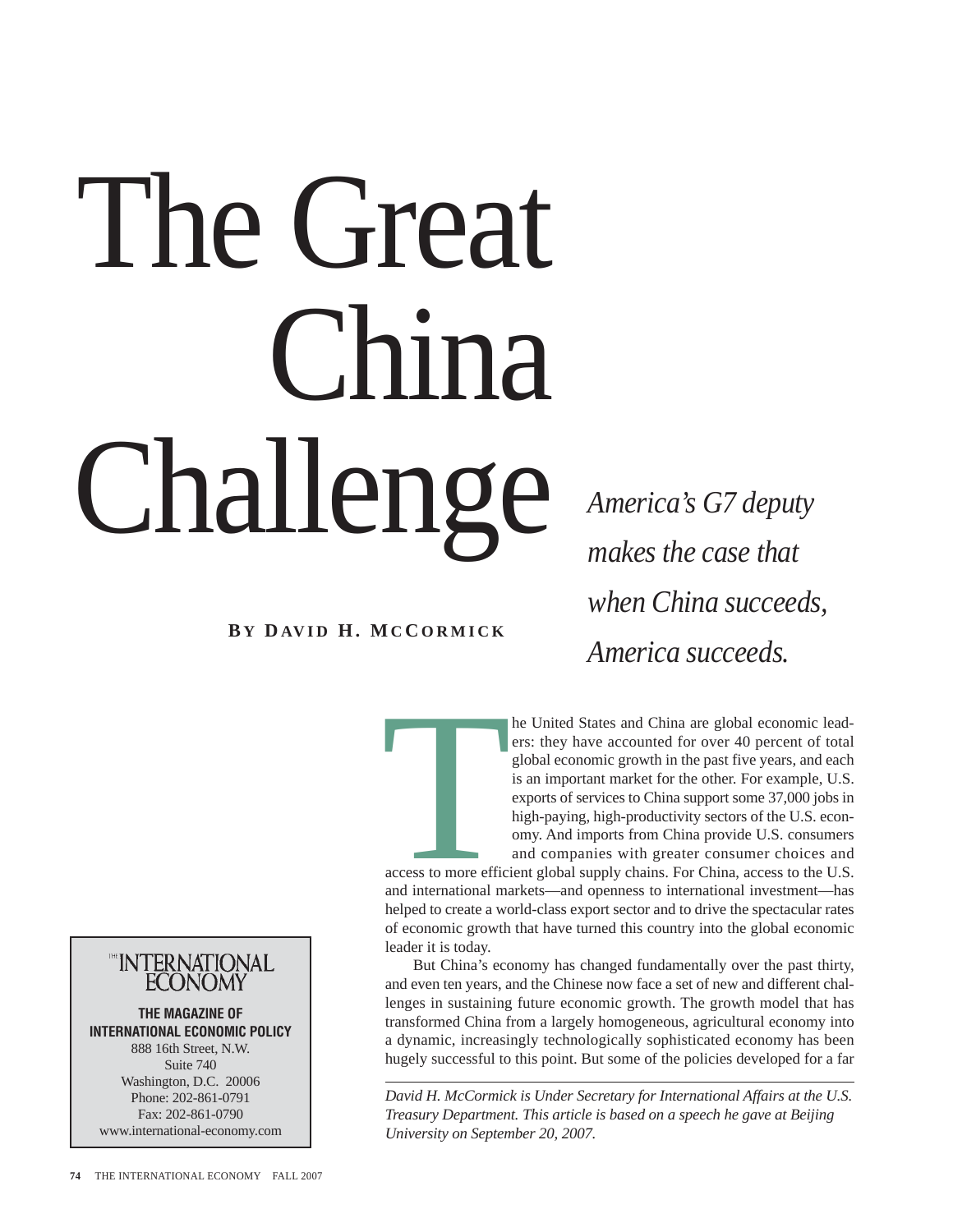different China are now responsible for the buildup of large and rising imbalances.

China's most senior leaders have clearly identified these imbalances. They include imbalances in growth between rural and urban areas, between the coast and the interior, between economic and social advancement, between reliance on internal and external demand, between rich and poor households, and between economic development and environmental protection.

Based on China's current growth model, these challenges are likely to grow. China's growth model for the past several decades has featured high levels of investment in physical inputs to production, such as plants for producing manufacturing exports, but has done comparatively less to foster innovation, and the development of deep and competitive markets. The current growth model has served China well to this point, but it is now exacerbating some of the challenges in achieving balanced growth.

First, growth has been increasingly energy-intensive and environmentally unfriendly despite Chinese leaders' efforts to strengthen and enforce environmental regulations. Since 2001, the ratio of growth in energy demand to GDP growth in China—a good measure of the energy-intensity of growth—has tripled relative to levels of the previous two decades, putting more pressure on energy supply and increasing the environmental damage from growth.

Second, growth has been highly capital-intensive, reducing the rate at which incremental growth creates new employment opportunities for the Chinese people. Capital and labor are substitutes in economic production, and in an environment of cheap money, Chinese

*Growth has been increasingly energy-intensive and environmentally unfriendly despite Chinese leaders' efforts to strengthen and enforce environmental regulations.*

## **The Role of Human Capital**

hinese economic growth has been highly capital-intensive, reducing the rate at which incremental growth creates new employment opportunities for the Chinese people. Capital and labor are substitutes in economic production, and in an environment of cheap money, Chinese firms have had strong incentives to use more capital and less labor despite China's need to provide jobs for many workers who are now seeking to move from the state and agricultural sectors to the private manufacturing and services sectors.

*—D. McCormick*

firms have had strong incentives to use more capital and less labor despite China's need to provide jobs for many workers who are now seeking to move from the state and agricultural sectors to the private manufacturing and services sectors.

Third, recent growth has gone hand-in-hand with a decline in both consumption as a share of GDP and household income as a share of GDP. National saving has risen to its highest rate since the beginning of market reforms, and the share of wages in GDP has fallen more than 10 percentage points in less than ten years. This is not unrelated to the increasing capital share of economic output, as much of the increase in savings has come from the corporate sector. As a result, the Chinese people are capturing an increasingly smaller share of the benefits of growth.

These features of the current growth model are mutually reinforcing. The capital-intensive nature of China's economic growth has been fueled by high national saving, which has both provided the resources for capital investment and encouraged the use of capital-intensive techniques. The pattern of prices—maintained by an inflexible exchange rate has encouraged production in export industries, many of which are highly resource-intensive. At the same time, as Chinese production has increasingly targeted foreign consumers, domestic consumption has remained low, and the resulting high saving has been channeled back into investment in export sectors, perpetuating the cycle.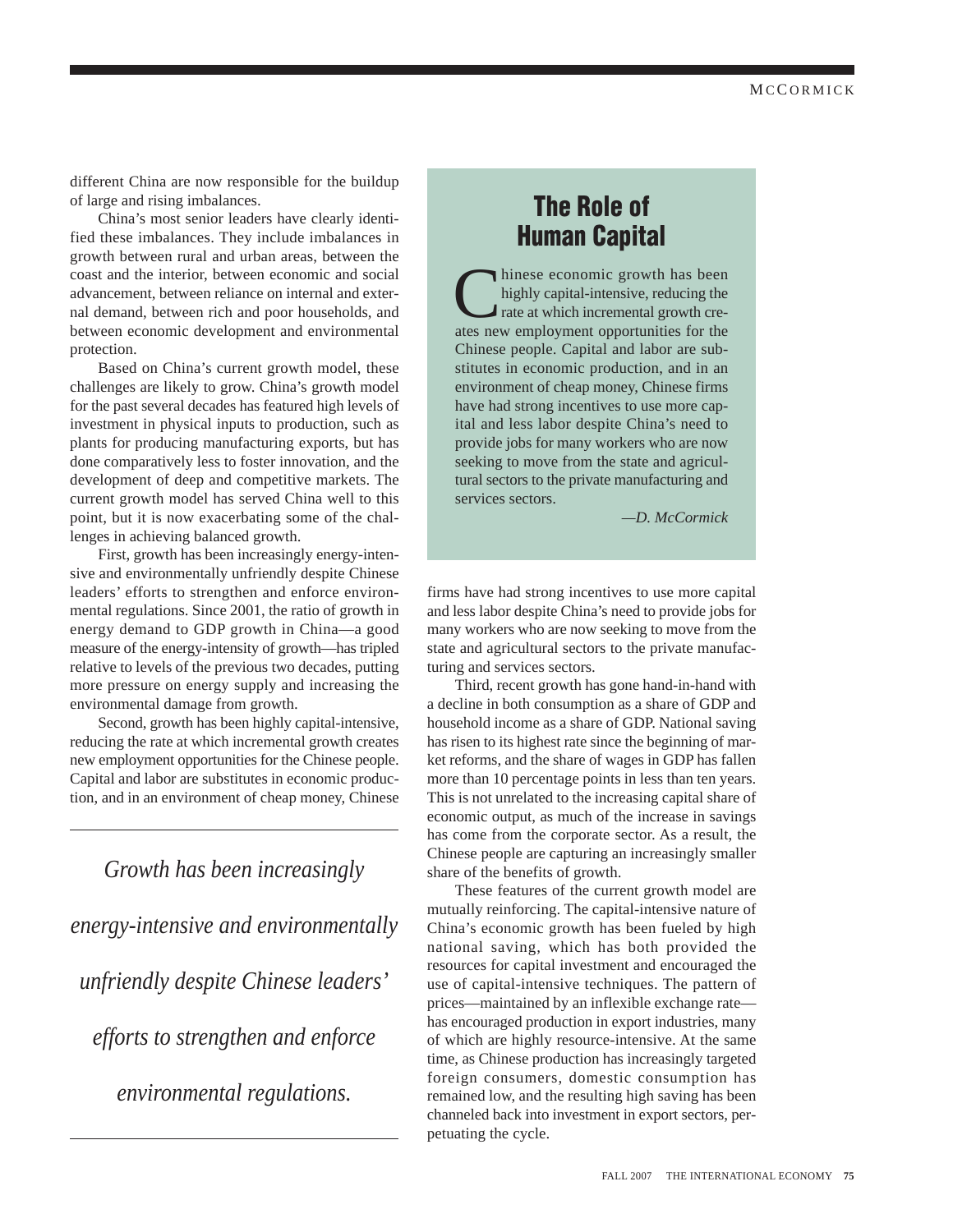High and increasing national saving—and its counterpart, the slow growth of domestic demand—has led to increasing trade surpluses and made Chinese growth increasingly dependent on external demand.

China's leaders understand these issues well and are right to be turning their attention now, rather than later, to reforms aimed at achieving economic growth that stems more from domestic demand, innovation, and high quality investment. These reforms include efforts to rebuild the social safety net and address the causes of precautionary household saving, efforts to make education less costly and more widely available, efforts to improve environmental safeguards, and efforts to build a more robust services sector.

The development of the financial services sector including increased access to consumer finance for Chinese households—will be particularly important to ensuring that strong Chinese growth continues. Access to capital is key to ensuring that Chinese entrepreneurs are able to take full advantage of their capacity for innovation. And access to a wider range of higher-yielding savings instruments would provide all Chinese house-

# **The Yuan and the U.S. Trade Deficit**

I t is important to understand what increased currency flexibility in China will, and will not, do for the United States and China.

For the United States, what it will not do is significantly reduce the overall U.S. trade deficit, nor will it provide a magic bullet for solving the problems of American industries facing overseas competition. What increased currency flexibility will do is remove a major cause of the perceived unfairness in our bilateral relationship, allowing us to move on to the important long-term challenges the United States and China jointly face.

For China, more currency flexibility will not restrain growth. Nor will it lead to deflation. We have already seen the resilience of China's exporters to currency appreciation, with many enjoying higher profit margins today than they did two years ago. East Asia, South Korea, Indonesia, and Australia have all had currency appreciations far larger than China's, while maintaining strong growth and price stability.

*—D. McCormick*

*As a result, the Chinese people are capturing an increasingly smaller share of the benefits of growth.*

holds with the tools they need to build assets more rapidly, allowing for higher consumption and living standards both today and in retirement. Developing a modern financial sector is not an easy thing, but investment by foreign firms—and the advanced risk management skills and market expertise that comes with it—can play an important role in expediting the process.

While rebalancing growth will require a number of major structural changes, price measures, including exchange rate adjustment, must also play a role. Flexible prices play a critical function of allocating resources on the basis of accurately matched costs and benefits, and they fulfill this function with great effectiveness and at very low cost. The exchange rate has become a highly charged issue in U.S.-China economic relations. This is unfortunate, because as many nonofficial and non-American observers have argued, exchange rate flexibility is extremely important to China. But it is important to understand what increased currency flexibility in China will, and will not, do for the United States and China.

For the United States, what it will not do is significantly reduce the overall U.S. trade deficit, nor will it provide a magic bullet for solving the problems of American industries facing overseas competition. What increased currency flexibility will do is remove a major cause of the perceived unfairness in our bilateral relationship, allowing us to move on to the important longterm challenges the United States and China jointly face.

For China, more currency flexibility will not restrain growth. Nor will it lead to deflation. We have already seen the resilience of China's exporters to currency appreciation, with many enjoying higher profit margins today than they did two years ago. East Asia, South Korea, Indonesia, and Australia have all had currency appreciations far larger than China's, while maintaining strong growth and price stability.

What currency flexibility will do for China is support—and in fact be a necessary component of—a growth *Continued on page 85*